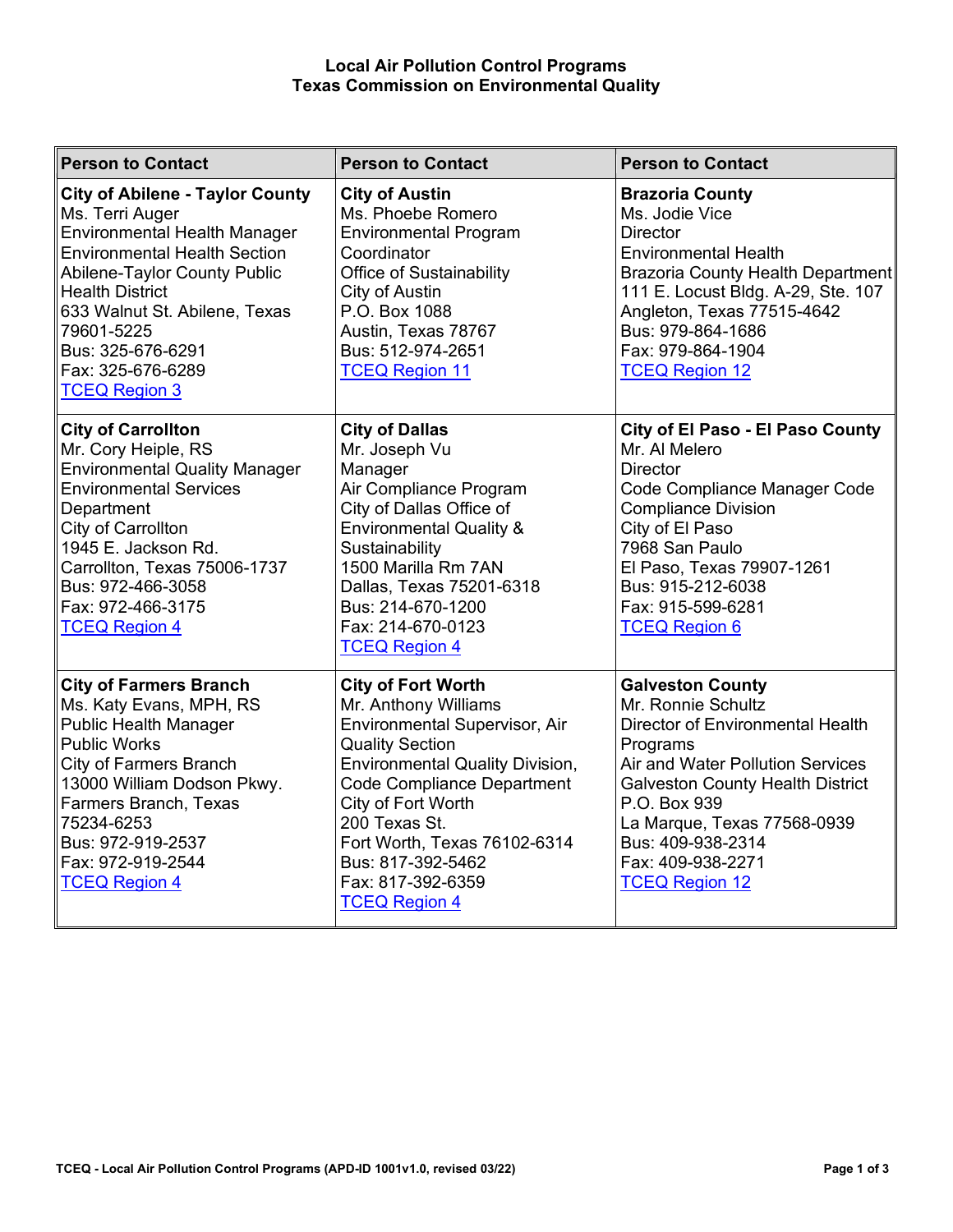## **Local Air Pollution Control Programs Texas Commission on Environmental Quality**

| <b>Person to Contact</b>                                                                                                                                                                                                                                                                  | <b>Person to Contact</b>                                                                                                                                                                                                                                                                                                      | <b>Person to Contact</b>                                                                                                                                                                                                                                                      |
|-------------------------------------------------------------------------------------------------------------------------------------------------------------------------------------------------------------------------------------------------------------------------------------------|-------------------------------------------------------------------------------------------------------------------------------------------------------------------------------------------------------------------------------------------------------------------------------------------------------------------------------|-------------------------------------------------------------------------------------------------------------------------------------------------------------------------------------------------------------------------------------------------------------------------------|
| <b>Harris County</b><br>Dr. Latrice Babin Director<br><b>Harris County Pollution Control</b><br><b>Services</b><br>101 S. Richey St, Ste. H<br>Pasadena, Texas 77506-1023<br>Bus: 713-274-6413<br>Fax: 713-274-6475<br><b>TCEQ Region 12</b>                                              | <b>City of Houston</b><br>Mr. Nguyen Ly, "El V"<br>Senior Project Manager<br>Houston Department of Health and<br><b>Human Services</b><br><b>Bureau Chief of Pollution Control</b><br>and Prevention<br>7411 Park Place Blvd.<br>Houston, Texas 77087-4441<br>Bus: 832-393-5635<br>Fax: 832-393-5726<br><b>TCEQ Region 12</b> | <b>City of Irving</b><br>Ms. Melissa Baker<br><b>Public Works Administration</b><br>Manager<br>Office of Environmental<br>Stewardship<br>City of Irving<br>333 Valley View Lane<br>Irving, Texas 75061-6024<br>Bus: 972-721-4846<br>Fax: 972-721-3634<br><b>TCEQ Region 4</b> |
| <b>City of Lewisville</b><br>Ms. Jordan Strickler<br><b>Environmental Control Services</b><br>Manager<br><b>Environmental Control Services</b><br>City of Lewisville<br>P.O. Box 299002<br>Lewisville, Texas 75029-9002<br>Bus: 972-219-3509<br>Fax: 972-219-3508<br><b>TCEQ Region 4</b> | <b>Nacogdoches County</b><br>Mr. Tommy Wheeler<br><b>Director</b><br>Nacogdoches County Health<br>Department<br><b>City of Nacogdoches</b><br>208 W. Pilar St.<br>Nacogdoches, Texas 75961-4823<br>Bus: 936-560-7704<br>Fax: 936-560-7827<br><b>TCEQ Region 10</b>                                                            | <b>City of Pasadena</b><br>Ms. Martha O'Daniel<br>Chief Health Inspector<br><b>Health Department</b><br>City of Pasadena<br>P.O. Box 672<br>Pasadena, Texas 77501-0672<br>Bus: 713-475-5529<br>Fax: 713-477-3947<br><b>TCEQ Region 12</b>                                     |
| <b>City of Richardson</b><br>Mr. Bill Alsup<br><b>Director of Health</b><br><b>Health Administration</b><br>City of Richardson<br>411 W. Arapaho Rd.<br>Richardson, Texas 75080-4551<br>Bus: 972-744-4080<br>Fax: 972-744-5802<br><b>TCEQ Region 4</b>                                    | <b>City of San Antonio</b><br>Mrs. Kyle Cunningham<br>Health Program Manager<br><b>Air Quality</b><br>San Antonio Metropolitan Health<br><b>District</b><br>2509 Kennedy Circle, Bldg. 125<br>San Antonio, Texas 78235-5160<br>Bus: 210-207-2071<br>Fax: 210-207-2282<br><b>TCEQ Region 13</b>                                | <b>City of Sugar Land</b><br>Ms. Taylor Danesi<br><b>Environmental Manager</b><br><b>Environmental and Neighborhood</b><br>Services<br>City of Sugar Land<br>P.O. Box 110<br>Sugar Land, Texas 77478-0110<br>Bus: 281-275-2497<br>Fax: 281-275-2360<br><b>TCEQ Region 12</b>  |